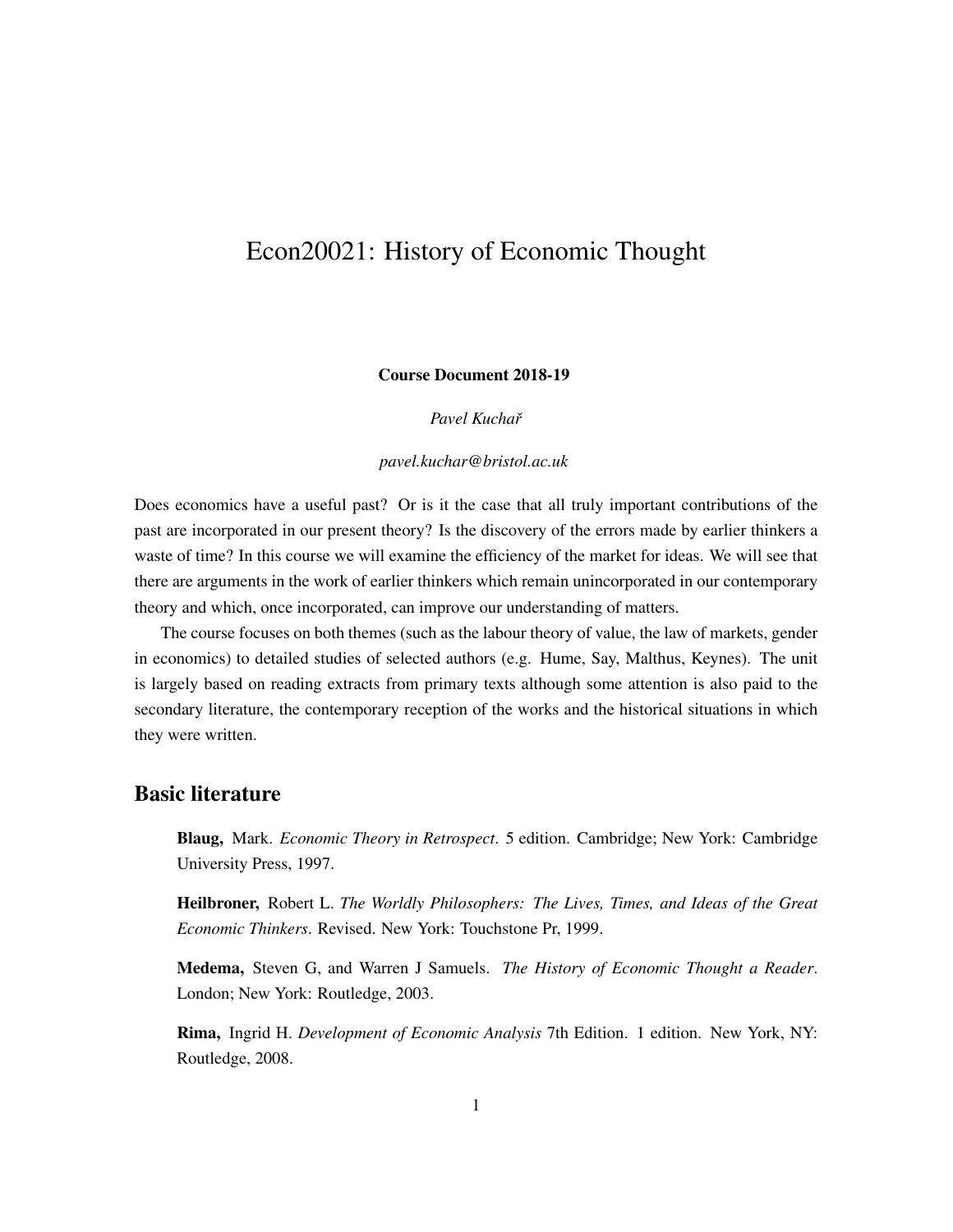# Course outline

# Week 14 [Feb 04 – Feb 08]

### [Lecture 0] Introduction: Why study history of economics?

Does economics have a useful past? How did the economic revolution change economic though and how, at the same time, have economic ideas moulded the economic environment?

# Week 15 [Feb 11 – Feb 15]

### [Tutorial 1] Self-interest and sympathy in the work of Adam Smith.

We will read Bernard Mandeville's "Grumbling Hive" (1732 [1988]) and selected parts of Adam Smith's *Theory of Moral Sentiments* (1759 [1981]) discussing the role of sympathy in the work of Smith.

### [L1] From Plato to Adam Smith

What early works were the sources of economic thought? How did analytical economics emerge and how did the early economic thought transition into classical economics?

# Week 16 [Feb 18 – Feb 22]

# [T2] Division of labour, profit and the invisible hand

We will read selected paragraphs from Turgot's *Reflections*, Cantillon's *Essai* and Smith's *Wealth of Nations*.

# [L2] The emergence of economic systems

What was mercantilism and how did the physiocrats criticise it? How did we get from moral philosophy to political economy? How is it possible for a community in which everyone is busily following their self-interest not to fly apart from sheer centrifugal force? What is it that guides everyone's private business so that in conforms to the needs of the group?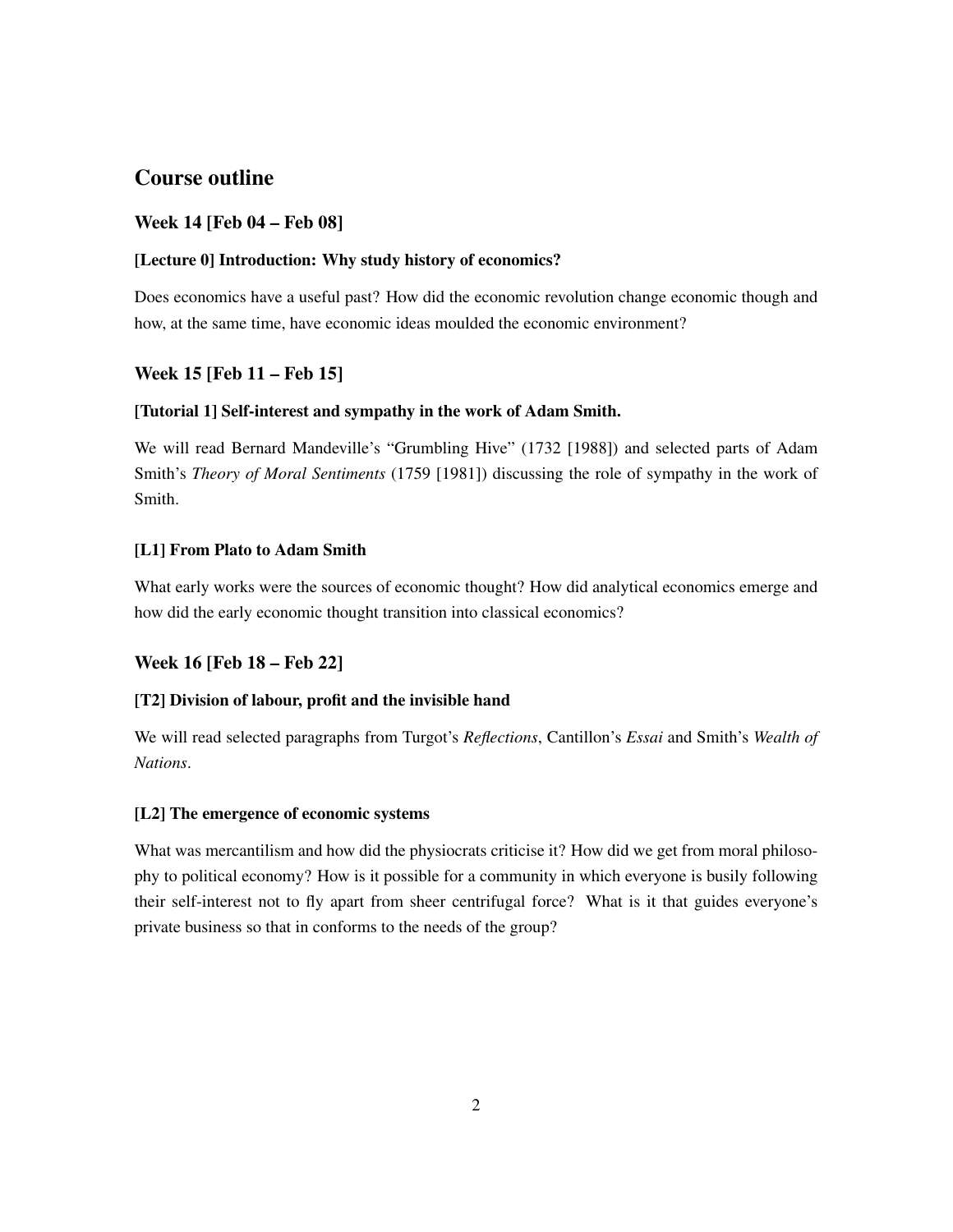## Week 17 [Feb 25 – Mar 01]

#### [T3] Corn laws, free markets and international trade

We will read Smith's "Digression on Corn Laws" (WN, Book IV, ch. 5), compare Robert Torrens's *Essay on Corn Trade* (1815) with David Ricardo's discussion of foreign trade (1817 [2015]) and evaluate reasons in favour of Corn Laws by Thomas Malthus (1815) and John Stuart Mill (1825).

#### [L3] Dismal Science: The political economy of value and distribution

Is the number of people bound, sooner or later, to outstrip the amount of food available? Is a society where everyone moves up the escalator of progress possible? Could it be that the escalator works with different effects on different classes, and while some ride triumphantly to top, others are carried a few steps only to be kicked back to the bottom?

#### Week 18 [Mar 04 – Mar 08]

#### [T4] The law of markets

Is production the source of market demand? Can there be a case of general overproduction? We will read James Mill's "Commerce Defended" (1808), compare the argument with the writings of Jean Baptiste Say (1803) and David Ricardo (1817), and discuss why Thomas Malthus (1836) thought Mill's and Say's argument is utterly unfounded. Finally, we will see why John Stuart Mill thought that the demand for money matters for understanding of the law of markets (1844).

#### [L4] Man as a creature of circumstances

Is production the true province of economic laws? Does that make distribution a matter of human institution? What were the early views of utopian socialists and how did they influence political economy?

#### Week 19 [Mar 11 – Mar 15]

#### [T5] Gender in the history of economics

We will read parts of John Stuart Mill's essay on the *Subjection of Women* (1869), selected paragraphs of Adam Smith's *Lectures on Jurisprudence* (1762-1766 [2005]), and selected paragraphs pf J. B. Say's novel *Olbie* ([1800] 2001) discussing why "the standard economic model of the family is a story of a benevolent patriarch" (Strassmann 1993, p. 58).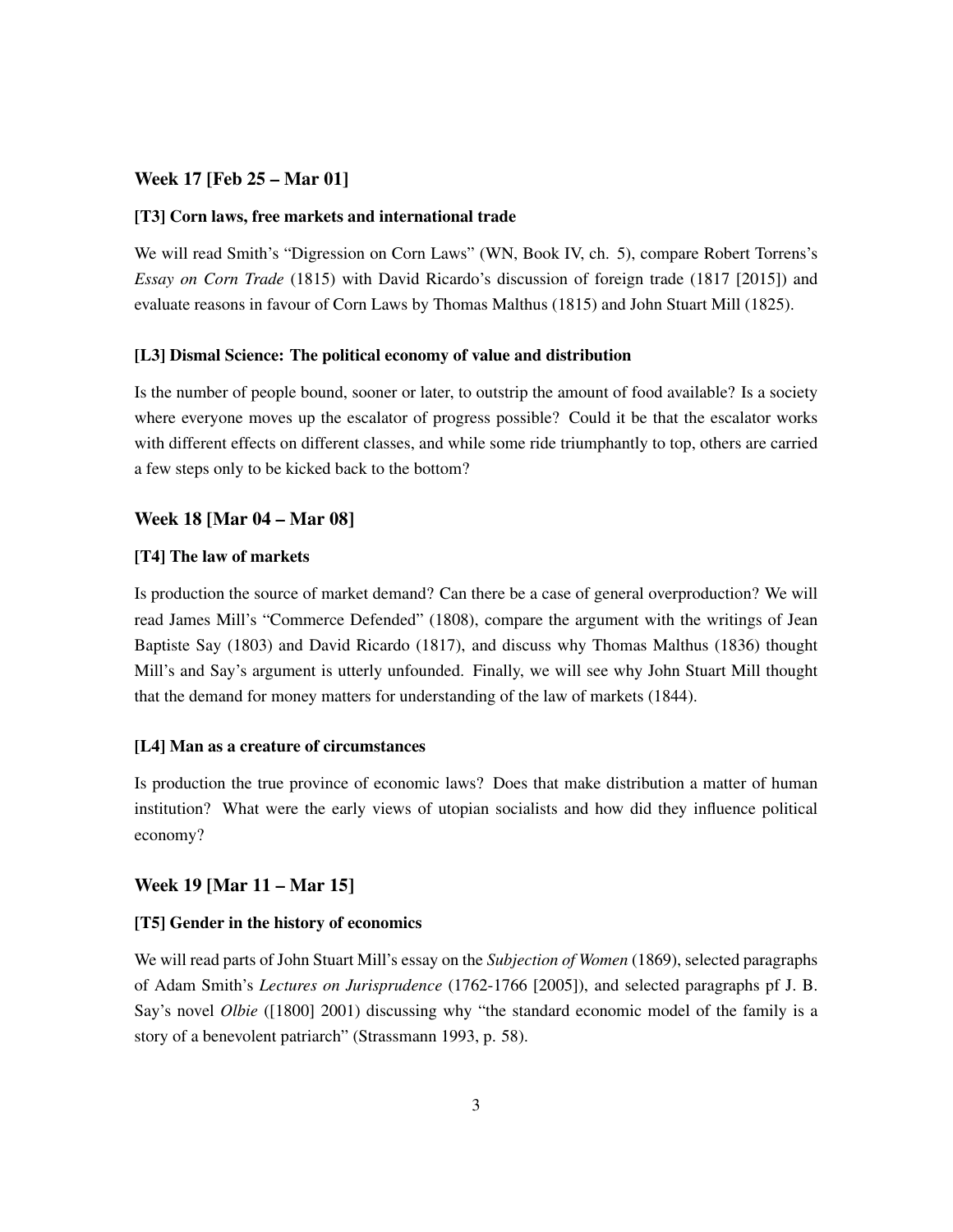#### [L5] The criticism of political economy

How can profits exist? What is the surplus value? What is the materialist conception of history? Are the ultimate causes of all social changes and political revolutions to be sought not in the minds of men or in changing modes of production and exchange? Will capitalism sooner or later destroy itself?

# Week 20 [Mar 18 – Mar 22]

#### [T6] Choice and equilibrium

We will read W. S. Jevons' *Theory of Political Economy* (1871) and the Lionel Robbins's *Essay* (1932) discussing the source of value and compare the subject matter of economics to that of political economy.

#### [L6] The Marginalist Revolution and the subject matter of economics

Was there such a thing as a Marginalist Revolution? How did economic take place of political economy becoming a science of allocation? How did economists come to see capitalism not an historic social vehicle under constant tension but as a static, rather ahistorical, mode of organization? What is the subjective theory of value? How is it different from the labour theory of value? Was neoclassical economic theory appropriated wholesale from mid-nineteenth century physics?

### Week 21 [Mar 25 – Mar 29]

#### [T7] Risk, uncertainty and *The General Theory*

We will read selected chapters of Keynes's *General Theory* (1936), discuss the main charge that Keynes raises with respect to the "classical" economics, compare his theory of uncertainty with that of Frank Knight (1921) and decide whether Joseph Schumpeter was right that Keynes's theory is not in fact "general".

#### [L7] The heresies of John Maynard Keynes

What were Keynes's key points about the uncertainty and decision making? Is there a kind of unemployment that cannot be remedied by the price mechanism? Could saving harm the economy?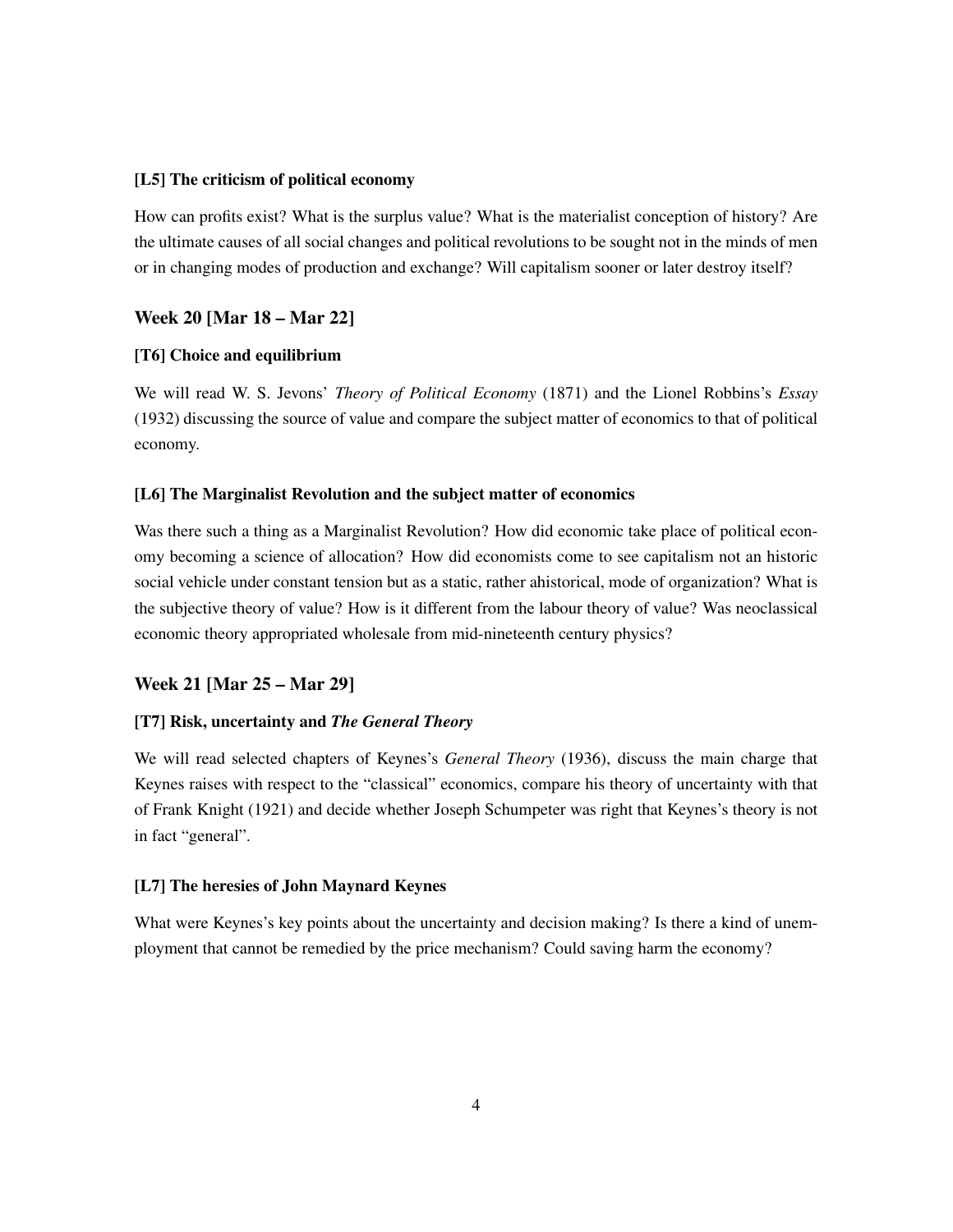# Week 22 [Apr 01 – Apr 05]

### [T8] The problem of historical specificity: Induction vs Deduction in economics

Are there universals in economic theory? We will read and compare the accounts of the method of political economy by Cliffe Leslie (1876), Thomas Malthus (1836), Reverend Richard Jones (1831), John Stuart Mill (1844) and Alfred Marshall (1885).

## [L8] Beyond high theory

What were the origins of institutional economics as a characteristically American counterpart of European historical schools of economics? What were the historicist and institutionalist lines of criticism regarding conventional economic science of the time? What is the Coase theorem? How did the application of the analytical tools of economics to political science and law give rise to Public Choice and Law and Economics? Did economists forget history?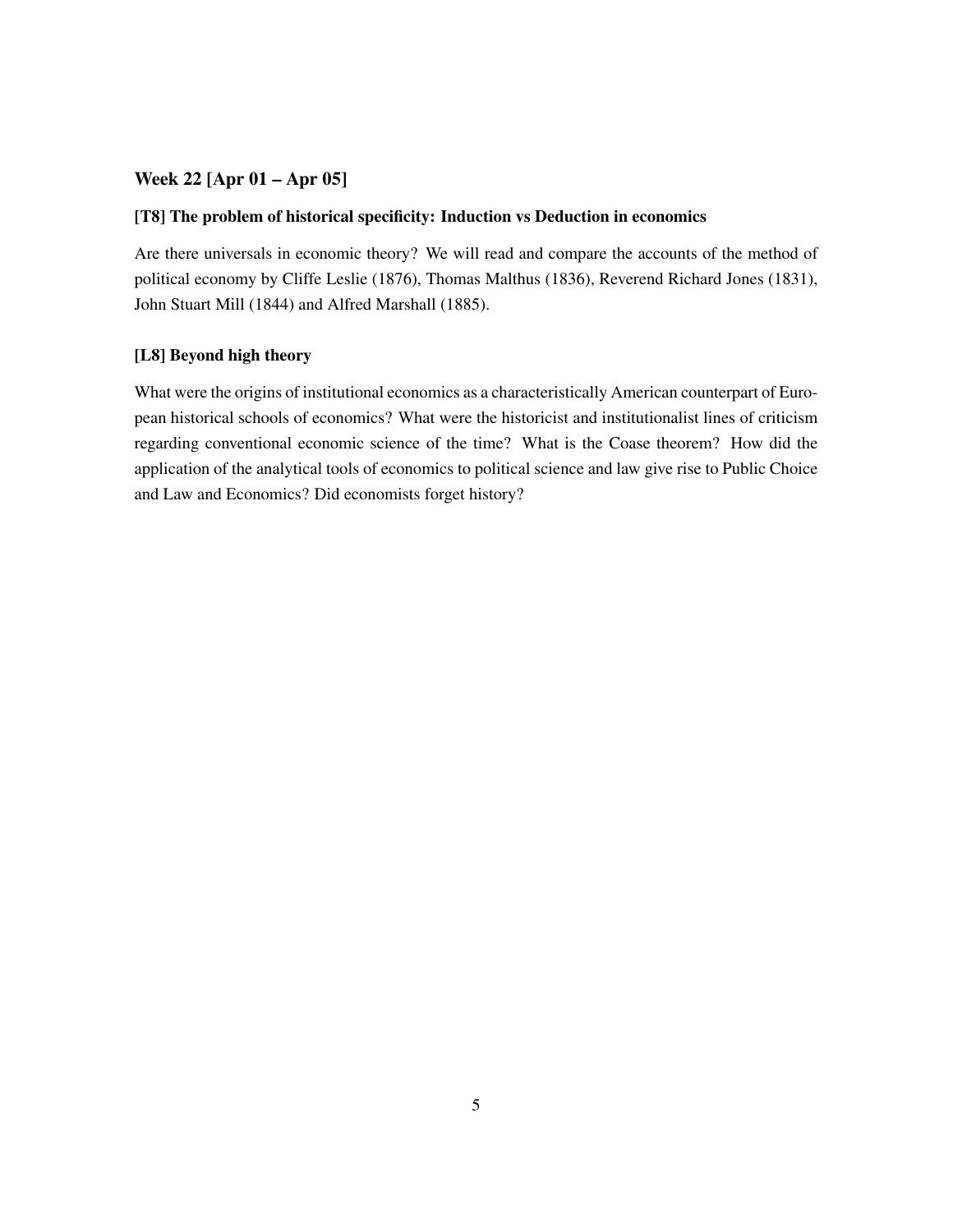# A few words on course organization

There are nine lectures and eight tutorials: each will be devoted to a specific topic. For each topic, all essential readings will be placed on Blackboard. After the first lecture, we expect you to read all the documents before your tutorial. To guide you in the reading process, there is a set of questions for each document. Try to answer the questions before the tutorial, as these questions provide the basis for discussion.

## **Tutorials**

Tutorials will focus mostly on understanding the readings (unfamiliar terminology, implicit assumptions, key ideas), during the tutorial, we will discuss collectively some of the questions provided with the reading list, and you will be asked to briefly and informally present your answers.

## **Lectures**

There are nine two-hour lectures, presenting in more details the topics introduced during the tutorials. The lectures will be a mix of standard presentations by the lecturer and more active engagement and discussion by students. Please note that you will need to take good notes in tutorials and lectures as the subject matter is not well suited to slides. Please ensure that you bring copies of the readings to lectures and tutorials (on a computer or printed out – either is fine) so that you can follow and annotate important passages.

# Aims, objectives and intended learning outcomes

After taking this course students will be able to display:

- 1. An ability to discuss key ideas in the history of economic thought including how those ideas were transmitted, contested and developed by various authors.
- 2. An ability to discuss critically and in depth the contribution made by major authors in the history of economic thought.
- 3. An ability to support their writing with appropriate attribution through quotation and citation.
- 4. An ability to assess and compare economic arguments presented in unfamiliar terminology and with implicit assumptions different from those of modern mainstream economics.
- 5. An ability to reflect on modern economics through an historical perspective.